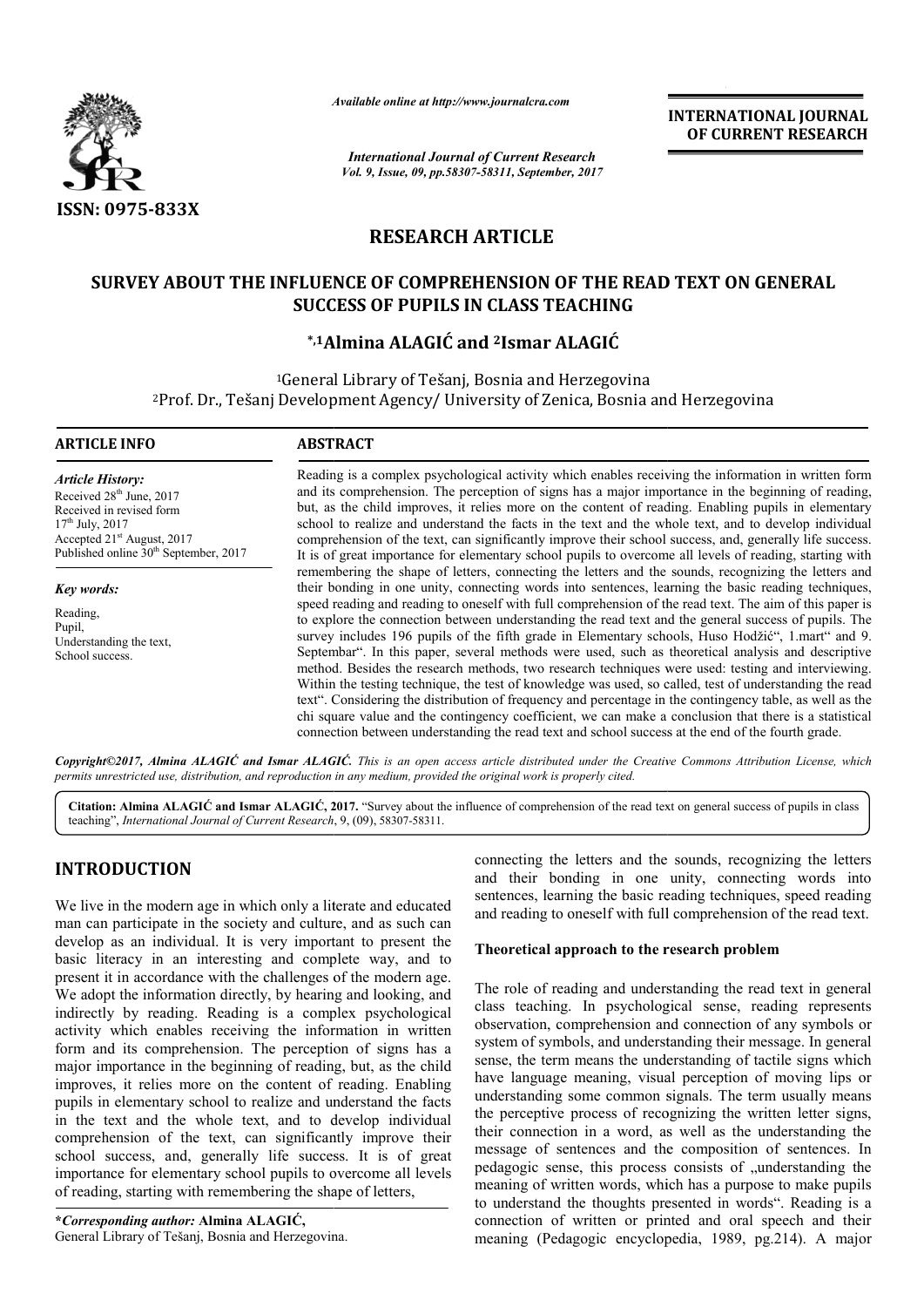impact on school success is the ability of pupils to understand the details in the text, as well as the author's intention to create a model of text that can be understood as a whole text. Understanding the text is a complex problem in education, which has a great importance. The first steps are the most difficult, but also the most important. A teacher has to use methods which evoke child's awareness, it's concentration and which will expand child's interest and strong will. A textual method is used in teaching, which represents a direct access of teacher and pupil to the text. "Using texts, a teacher shows pupils new information, expands their knowledge, illustrates its interpretations, fulfills its opinion in a dialogue or discussion and what is most important, systematically reveals the most rational approach to various texts which pupils may encounter in education and life." (Prodanović, 1996, pg327). Understanding the texts is an integral part of pupils reading literacy which represents its ability to understand the written texts so to achieve personal goals (aims, development of personal knowledge and active participation in society).To understand a text, it is necessary to create a connected structure of ideas in a textual basis, to get to the basis of text and to create a mental or situational model of text. This kind of model a pupil can create only if making conclusions, which are not based only on preferences in sentences, but, as well as on prior knowledge.

## **The school success as an indicator of understanding the read text**

Based on the implementation of curriculum for specific subjects, classes and teachers opinion that check pupils knowledge, pupils success at school is established. There are various definitions of this term. According to Encyclopedic pedagogic dictionary "success in class is an accomplished level of realization of material, formal, educational aims of teaching that are specified by curriculum, that is, a level in which pupils have permanently adopted knowledge, skills and habits; hence, developed their psycho-physiological abilities and formed a moral cognition, will and performance."(Encyclopedic Pedagogic dictionary, 1997,pg.43). In pedagogic dictionary, success is defined as  $\alpha$  an accomplishment which corresponds to the level of aspiration of a person, or, it even exceeds it". (Gojkov,1997,pg.42). Some authors think that the success is a result of educational process, that is, teamwork, devotion and effort of pupils in learning, and other authors think that it is a product, result effect of work. School achievement includes a level of adopting of the skills, knowledge and habits, as well as the level of specific personal abilities. School success, not only represents the teaching product and reproduction of teaching content, but, also development of many pupils personal characteristics which are direct or indirect product of teaching activities.

## **Comprehensive reading as an interactive process**

Reading is an interactive process in which readers are in an internal dialogue with the text. This dialogue helps them to understand and elaborate what is being read. Zimmermann and Hutchins have established strategies to improve comprehensive reading. Readers also include prior knowledge: skilled readers use their prior knowledge before, during and after reading, for better understanding of the text. Skilled readers ask questions before, during and after reading, to clarify the meaning, they also make assumptions and focus on what is important. They use their prior knowledge and information from what they have

read in order to make assumptions; they explore answers, make conclusions and make interpretations which expand their comprehension. While reading, they establish important ideas or themes, and they can distinguish relevant from irrelevant, they also write down thoughts that appear during reading, in order to understand their meaning. They are well aware when they understand something. When they have problems with understanding specific words and phrases, they use a series of strategies for solving the problem, including further reading, rereading, asking questions, using dictionaries and reading out load. Stimulation and development of ability to distinguish relevant form irrelevant in the text. One of the most important tasks that a teacher has is to help pupils to develop the ability to distinguish the relevant from irrelevant. Knowing the aim of reading is an important part in determining what is important. Observing the characteristics of the text helps us to use only important information, such as: framed information, ideas written in bolded letters, pictures etc. When determining what is relevant, we consciously range information, in order to determine what is more or less important. Reading to enrich our knowledge, directs our search for important information, which begins with questions of what interests us, and what we want to find. Determining the aim of reading or main reason why we read something, represents the first step in the process of distinguishing the relevant from irrelevant.

This process includes several steps before reading:

- Determine why we read something
- Consciously search new facts
- Make specific questions
- The form of the text provides important information

Pupils should be familiar with these steps before reading texts, in order to make it easier for them to distinguish the relevant from the irrelevant. Development of reading methods and techniques for better comprehension of the text a teacher can assess the progress in reading based on how well a pupil can recognize the voices, words and sentences. To assess the level of progress, a teacher asks a pupil to read a specific text, and then to paraphrase it. In this phase, pupils can encounter difficulties. A teacher should lead pupils to consciously read a specific text, to recognize the difficulties (problems) and to be able to use some of the techniques to solve the problem. Pupils should be encouraged to read the text again, and in that way the meaning of the text may be revealed. A pupil should be able to recognize its difficulties, whether it is a word, a sentence or the content. If it is the word that is the problem, pupils should continue with reading because later in the text the meaning of the word should be revealed; or pupils should remember the read text and try to guess the meaning of the word.

## **RESEARCH METHODOLOGY**

#### **Topic, importance and the aim of the research**

The topic of our research is the connection between the comprehension of the read text and school achievement. Establishing the connection between the two variables has a science importance, as well as the practical. The science importance reflects in the synthesis and critical reflection of theoretical aspect of theme, as well as the enrichment of the scientific cognition with new empirical facts. On the other side, resolving the complex connection between the comprehension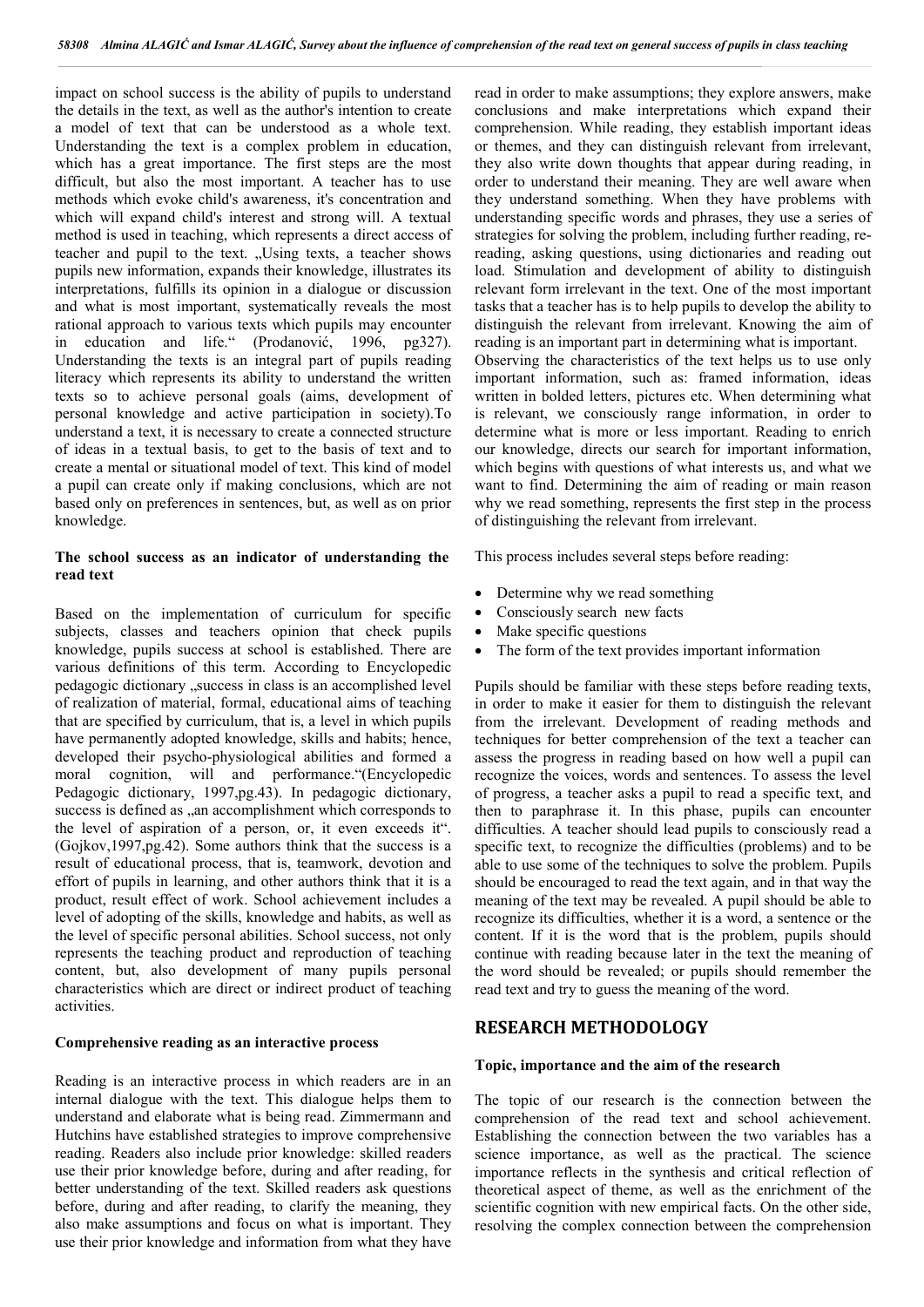of the read text and school success could have practical importance in sense of improving educational work with pupils. The aim of the research is to establish the connection between the comprehension of the read text and school success of the fourth grade pupils.

#### **Hypothesis of the research**

It is assumed that there is a statistically relevant connection between the comprehension of the read text and school success of the fourth grade pupils.

#### **Methods, techniques and instruments of research**

Considering the topic and the aim of the research, we have chosen two research methods: method of theoretical analysis and a descriptive method. As a theoretical basis of the research we will use the method of theoretical analysis. However, the crucial method of the research is the descriptive method. Using this method we can realize what is the topic of descriptive research. Besides the research methods, we used two research techniques: testing and interweaving. Within the testing techniques, we have a test named test of comprehending the read text. This research instrument consists of three parts: test of interpreting the facts (IF), test of information comprehension(IC) and test of precessing the information (PI). The correlations between the subtests imply that it is a valid measuring instrument. The first subtest consists of seven items, the second of five items and the third of three items.

**Table 1. Correlation between subtests in the test**

| Subtests                     | IF       | IС       | PI      | <b>SCORE CRT</b> |  |
|------------------------------|----------|----------|---------|------------------|--|
| IF                           |          |          |         |                  |  |
| IС                           | $.370*$  |          |         |                  |  |
| PI                           | $.180*$  | $.195**$ |         |                  |  |
| <b>SKOR RPT</b>              | $.646**$ | 754**    | $704**$ |                  |  |
| ** meaningful at level 0, 01 |          |          |         |                  |  |

\* meaningful at level 0, 05

Out of 100 points on the test, the first and the second subtests are marked by 35, and the third by 30 points. Within the interwieving technique, we used a questionnaire as a research instrument. The questionnaire is very simple and it consists of several questions on socio-pedagogical characteristics of pupils (school success, gender, place of living, mother's education, father's education).

# **RESEARCH RESULTS AND DISCUSSION**

#### **The researches variables**

In our research, we used the following variables:

- The pupil's success on the test of comprehending the read text
- The school success of pupils
- General socio-demographic information about pupils

We stated pupils success on the tests in levels/categories instead of scores. The scores on the test were labeled into three categories: below-average, average and above-average (see Table 2). We chose this approach because we wanted to have a complete insight into the nature of the connection between the variables through the analysis of contingency tables. The average pupils are those whose test score is within the border  $\pm$ 1 deviation from the arithmetic mean. Pupils whose score was

under the border of -1 of deviation were categorized as below average pupils. The pupils whose score was above the border of +1 deviation were categorized as above average pupils.

| Table 2. Criteria for categorization and distribution of results by |  |
|---------------------------------------------------------------------|--|
| categories                                                          |  |

| Category CRT  | Score      | Criteria               |     | $\frac{0}{0}$ |
|---------------|------------|------------------------|-----|---------------|
| Below-average | $17 - 57$  | below -1z              |     | 15,8          |
| Average       | $58 - 85$  | between $-1 z i + 1 z$ | 140 | 71.4          |
| Above average | $86 - 100$ | above $+1$ z           | 25  | 12.8          |

The second variable used in the research is the school success of pupils. The measures for school success that we included are: The general success at the end of the fourth grade The third variable is based on several common socio-demographic characteristics of pupils: gender, place of living (village, town), mother's and father's education.

#### **A sample of the examinee**

The research was conducted on 196 pupils of the fifth grade, out of which 80 pupils were from the Elementary school "Huso Hodžić, Tešanj", 77 pupils from Elementary school "1.mart, Jelah", and 39 pupils from the Elementary school "9.septembar, Medakovo", Municipality of Tešanj, Bosnia and Herzegovina.

## **Statistical analysis of the data**

During the statistical analysis of the data, we used the statistic software SPSS Statistics 20 for Windows. The graphic illustration was done in Microsoft Excel 2017.

The following statistic data were used:

- The analysis of frequency and percentage;
- The Pearson coefficient of correlation (r);
- Chi square test  $(χ2)$ ;
- The contingency coefficient (C).

The main statistic data for the hypothesis research are the chi square test and the contingency coefficient. While analysing the contingency charts with crossed variables, we based the statistical connection on these two tests. Considering the type of variables, the usage of these two non-parametric procedures are justified. The contingency charts for chi square and the contingency coefficient had three rows (three categories of CRT test success) and two to five columns (school success, gender, place of living and parent's education). The basic use of chi square test is to determine the correspondence, meaning and the difference in frequency of the variables. The contingency coefficient showed us the level, strenght or intensity of the connection between the crossed variables. We derived conclusions based on the data analysis in the contingency chart. The Pearson correlation coefficient(r) was not used in the hypothesis test, in order to make an opinion on the importance of comprehending the read text.

#### **The research results**

The connection between the comprehension of the read text and school success at the end of the fourth grade is shown. The first hypothesis is based on the assumption that there is a statistically important connection between the comprehension of the read text and school success at the end of the fourth grade. We arranged the data in a contingency table.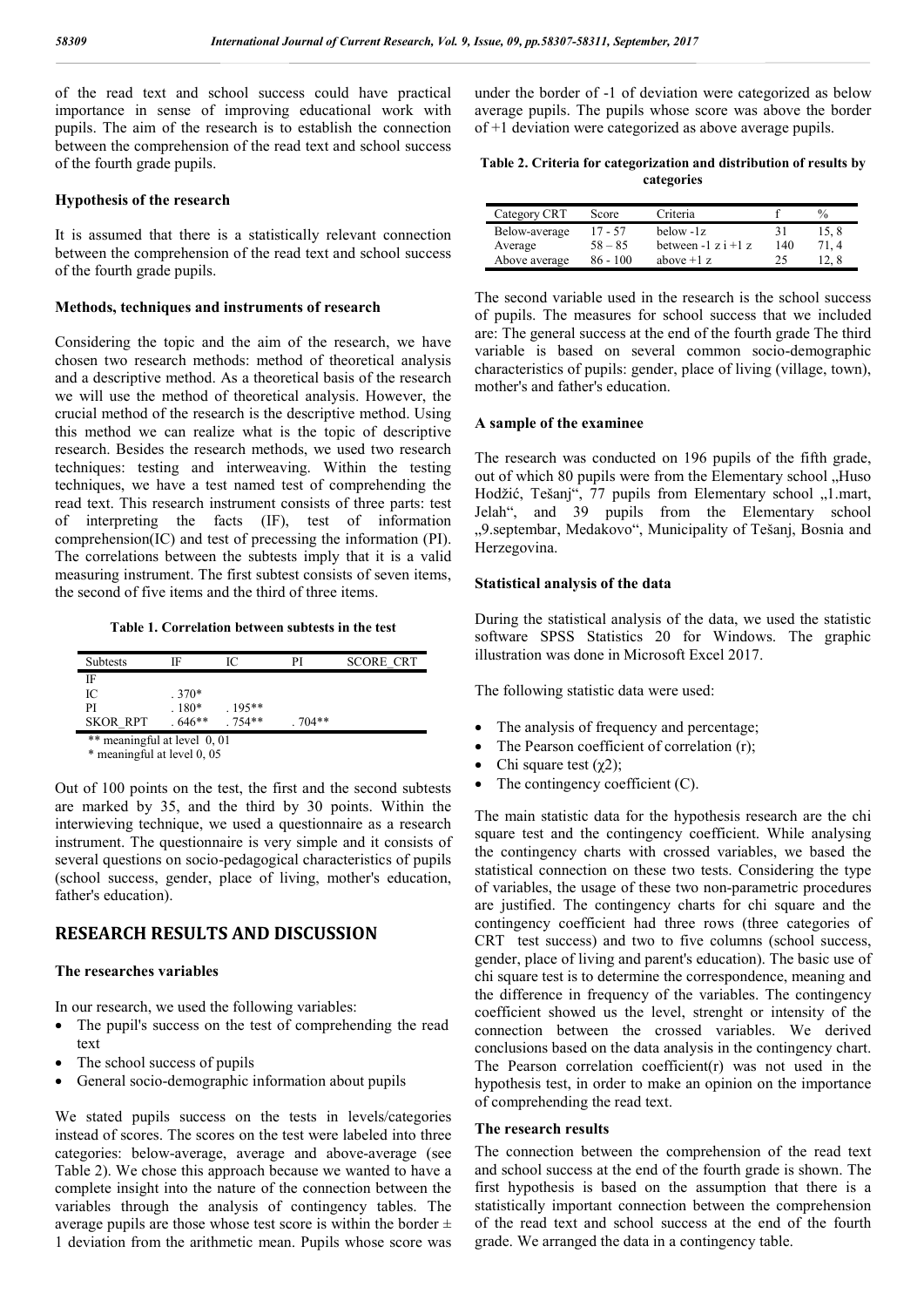| Categories CRT |               |          | School success at the end of the fourth grade |           |           |       |
|----------------|---------------|----------|-----------------------------------------------|-----------|-----------|-------|
|                |               | Verv bad | Good                                          | Very good | Excellent | Total |
| Below-average  |               |          | 13                                            |           |           | 31    |
|                | $\frac{0}{0}$ | 6.5      | 41.9                                          | 41.9      | 9.7       | 100.0 |
| Average        |               | 2        | 21                                            | 49        | 68        | 140   |
|                | $\frac{0}{0}$ | 1.4      | 15.0                                          | 35.0      | 48.6      | 100.0 |
| Above average  |               | 0        | 4                                             |           | 16        | 25    |
|                | $\frac{0}{0}$ | 0        | 16.0                                          | 20.0      | 64.0      | 100.0 |
| Total          |               |          | 38                                            | 67        | 87        | 196   |
|                | $\%$          | 2.0      | 19.4                                          | 34.2      | 44.4      | 100.0 |

**Table 3. The comprehension of the read text and school success.**

In the table, we can notice that the distribution of marks by categories(below.average, average and above average) differ, so as statisticly meaningful at the level of 0.01 ( $\gamma$ 2= 26, 57; df  $= 6$ ). Also, the correlation between the variables expressed as the contingency coefficient (C) is statisticly meaningfull at level  $0.01$ . The level of contingency coefficient  $(C=0.35)$ shows that it is a connection of low to medium intensity. This coefficient shows us only the intensity of the connection, but, not the direction. We can interpret the direction of the connection based on the data analysis from the table. Besides the tables, we also have a graphic illustration of the results (Fig. 1) to simplify the connection of the variables. Below average pupils have mostly good (41,9%) or very good(41,9%) success at the end of the fourth grade. There are fewer below average pupils who have very bad $(6,5\%)$  and excellent(  $9,7\%$ ) success. This result may seem unusual and illogical, especially because of high percentage of very good pupils. However, it is important to say that the school success is a success of all school subjects. A specific number of pupils have high school success despite low marks from Native language, Science and other subjects that require text comprehension; because they have high marks in subjects that do not require text comprehension. Such subjects are PE, Art and Music.



**Figure 1. The research result**

In the average and above average categories, we notice similar tendency, which reflects in lower percentage of pupils with very bad and good success, and higher percentage of pupils with good and excellent success. In the above average category two-thirds of pupils have excellent success. Considering the specific results for the below average category, we could make a conclusion that the connection is positive. Considering the frequency distribution in the contingency table, as well as the chi square value and the contingency coefficient, we can make a conclusion that there is a statistically important connection between the comprehensive reading and school success at the end of the fourth grade.

#### **Conclusion**

At a very early age children encounter the written word. The comprehension of the written word is a process which begins at home, pre-school institution and schools, and it lasts the whole life. By mastering the techniques for understanding a variety of written content, and specific techniques to monitor our reading, pupils gradually acquire the ability of independent reading and writing. Mastering the techniques which increase the level of comprehending the read text, it increases the individual motivation for reading more complex texts. School supports this kind of motivation which leads pupils into the world of books they read, discuss about them and understand them better. One of the main tasks of every teacher in elementary school is to enable pupils to be in a permanent, interactive relation with the written material. The general hypothesis in this research, which is an assumption that there is a connection between understanding the read text and school success of the fourth graders, is confirmed. Distributions of marks by categories below average, average and above average differ statistically, meaningful at level 0, 01  $(X2=26, 57; df=6)$ . Also, the correlation between the question variables, which is expressed by the contingency coefficient (C) is statistically meaningful at the level 0,01. The level of contingency coefficient  $(C=0,35)$  shows that there is a connection of low to medium intensity. This connection is positive and it reflects in tendency that the pupils with better marks were more successful in the test of comprehensive reading. Based on the distribution of frequency and percentage in the contingency table, as well as the chi square values and the contingency coefficient, we can make a conclusion that there is a statistically relevant connection between the comprehension of the read text and school success at the end of the fourth grade.

## **REFERENCES**

- Alagić, I. 2007. How economy and regional development agencies could contribute to the reconciliation B&H-Expierence of REZ-RDA Central B&H", The  $1<sup>st</sup>$ International Conference on Intercultural Relations: The Challenges of Religious Pluralism, Faculty of Applied Social Studies, Nova Gorica, Slovenia.
- Brkić, A. 2011. Uticaj razumihjevanja pročitanog teksta na opći uspjeh učenika, Magistarski rad, Filozofski fakultet, Univerzitet u Zenici, Bosna i Hercegovina.
- But, D. & Svorc, L. 2004. Uspješno čitanje i pisanje, Kreativni centar, Beograd, Srbija.
- Čedić, I. 2001. Osnovi gramatike bosanskog jezika, Sarajevo: Institut za jezik u Sarajevu, Srajevo, Bosna i Hercegovina.
- Đorđević, D. 1982. Individualizovana nastava, Nastava i vaspitanje 2, Beograd, Srbija.
- Furlan, I., Kobola, A. 1971. Ubrzano napredovanje nadarenih učenika osnovne škole, Školska knjiga, Zagreb, Hrvatska.